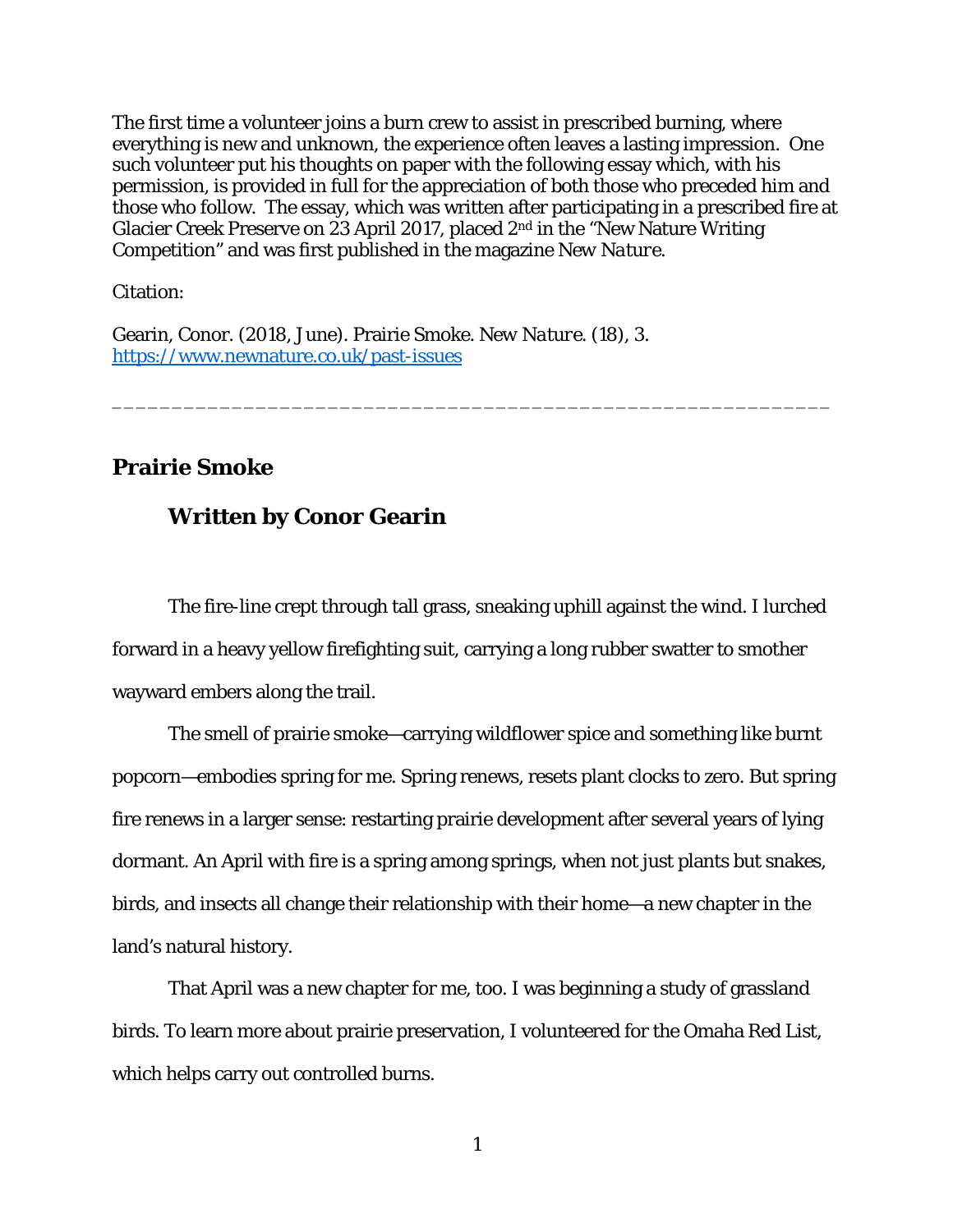Dr. Thomas Bragg, who has managed Glacier Creek Preserve outside Omaha since the 1970s, waited for a day when smoke wouldn't drift into the new subdivision across the street. He wanted to be a good neighbor, but was itching to burn a stagnant prairie. A day came that was good enough—but not perfect. It reached 80° F, a tough day to spend velcro-d inside a flame-resistant suit and helmet.

 In the morning, the wind blew away from town. Seizing our chance, we burned the largest tract, 50 acres of densely lodged grass. Dr. Bragg walked calmly along the trail, tossing flames from a metal drip torch. These flames created a backfire that traveled slowly against the wind, burning completely through the litter. Browned grass vanished, revealing basketball-sized ant mounds. Hawks cruised over the ashes for freshly cooked snakes.

A new recruit, my job was swatting stray flames left behind near the firebreak—a mowed trail at the tract's edge. I darted in, whacked at embers, and dashed back for air. I grew to like the smell of the smoke.

 The wind became fickle, sometimes creating tame backfires, sometimes headfires that blazed up several feet and raced away. The firebreak snaked up the contours of a hill. Dr. Bragg's research plots, managed with scrupulous care since 1978, lay below us. I was filling in as water-hose-wielder. The wind gusted in our faces. Our new fires grew tall, threatening to jump the firebreak to the research plots. I blasted away with the hose, wetting the firebreak and suffocating feral flames. There were some tense moments—Dr. Bragg, usually jolly, worked slowly and precisely.

 But we made it through that difficult stretch, finally reaching the side of the road leading to Omaha. "Hold this," said Dr. Bragg, handing me the driptorch to step over the fence. I obliged, happy to assist in small ways. "Okay, go ahead and light it," he said, to

2